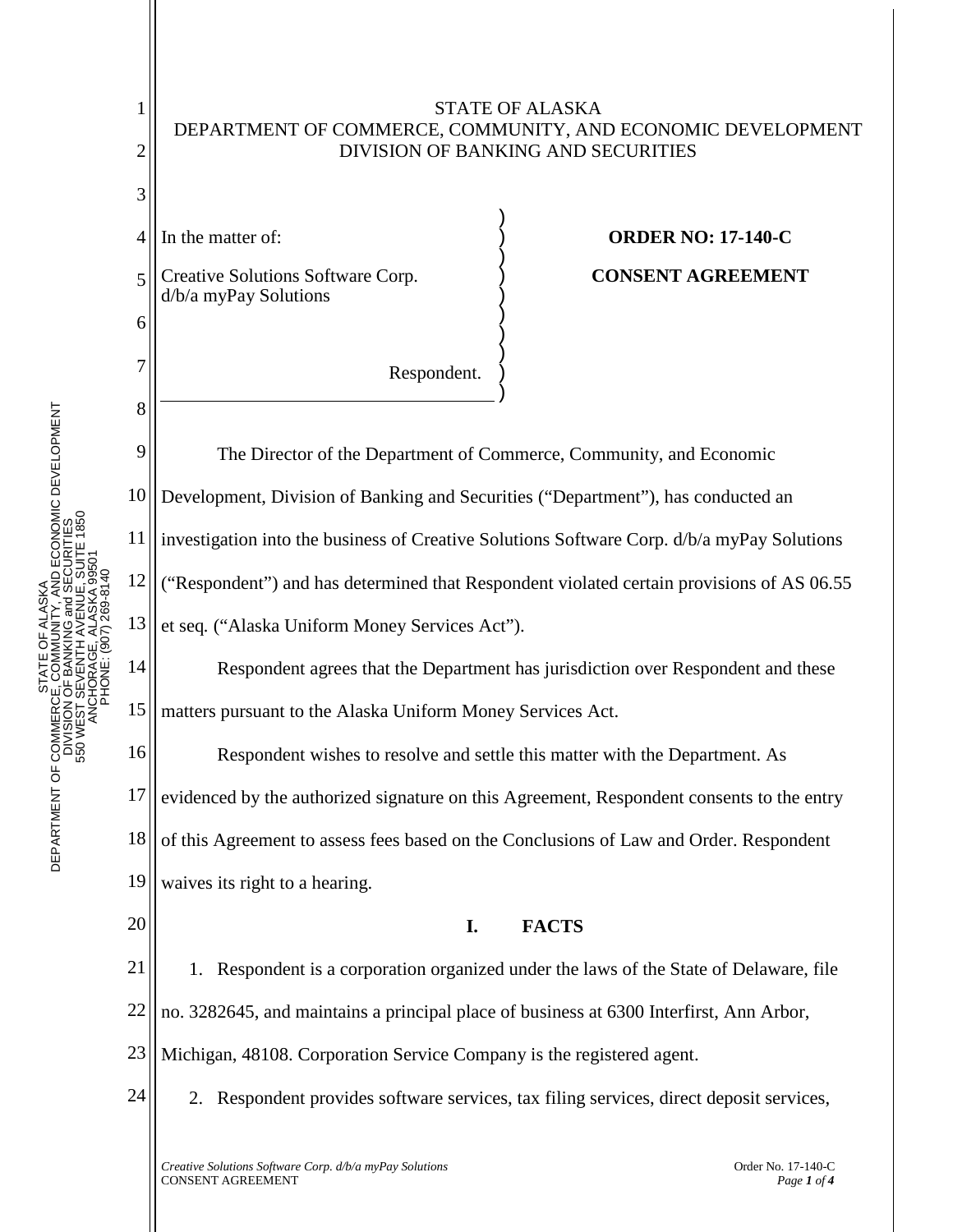STATE OF ALASKA<br>CE, COMMUNITY, AND ECONOMIC DEVELOPMENT<br>J OF BANKING and SECURITIES<br>- SEVENTH AVENUE, SUITE 1850<br>CHORAGE, ALASKA 99501<br>PHONE: (907) 269-8140 DEPARTMENT OF COMMERCE, COMMUNITY, AND ECONOMIC DEVELOPMENT 550 WEST SEVENTH AVENUE, SUITE 1850 DIVISION OF BANKING and SECURITIES ANCHORAGE, ALASKA 99501 PHONE: (907) 269-8140 STATE OF ALASKA DEPARTMENT OF COMMERCE<br>DNISION<br>560 WEST S

1 payroll services and tax payment services to Alaska business customers.

2 3 4 5 6 7 8 3. Respondent has no physical office in Alaska and operates solely over the internet. 4. Respondent had the resources in place to provide or provided payroll services to Alaska customers including tax filing services, direct deposit services and tax payment services. In connection with its direct deposit and tax payment services, funds typically are transferred via the Automated Clearing House (ACH) Network from the customer's bank account to the bank accounts of Respondent; and then from those accounts to the bank accounts specified by the customer, or to the bank accounts of tax authorities.

9 10 5. Respondent had the resources in place to generate or generated fees each year in Alaska since at least 2014.

11 12 6. Respondent provided services to and collected fees from Alaska customers since at least 2014.

13 14 7. Respondent provided a list of Alaska customers for the calendar year 2015 only and estimated total fees collected at \$7,356.

15 16 8. Respondent voluntarily filed an application for a money transmission license in Alaska on January 29, 2016.

17 18 9. Respondent has cooperated with the Department in its investigation into this matter.

19

## **II. CONCLUSIONS OF LAW**

20 21 22 23 24 1. Respondent engaged in "money transmission" in Alaska as that term is defined in AS 06.55.990(15) by transferring funds between its customers' bank accounts and the customers' employees or tax authorities, and generating fees each year from Alaska business customers. 2. Respondent violated AS 06.55.101(a) by engaging in money transmission in Alaska without a money transmission license.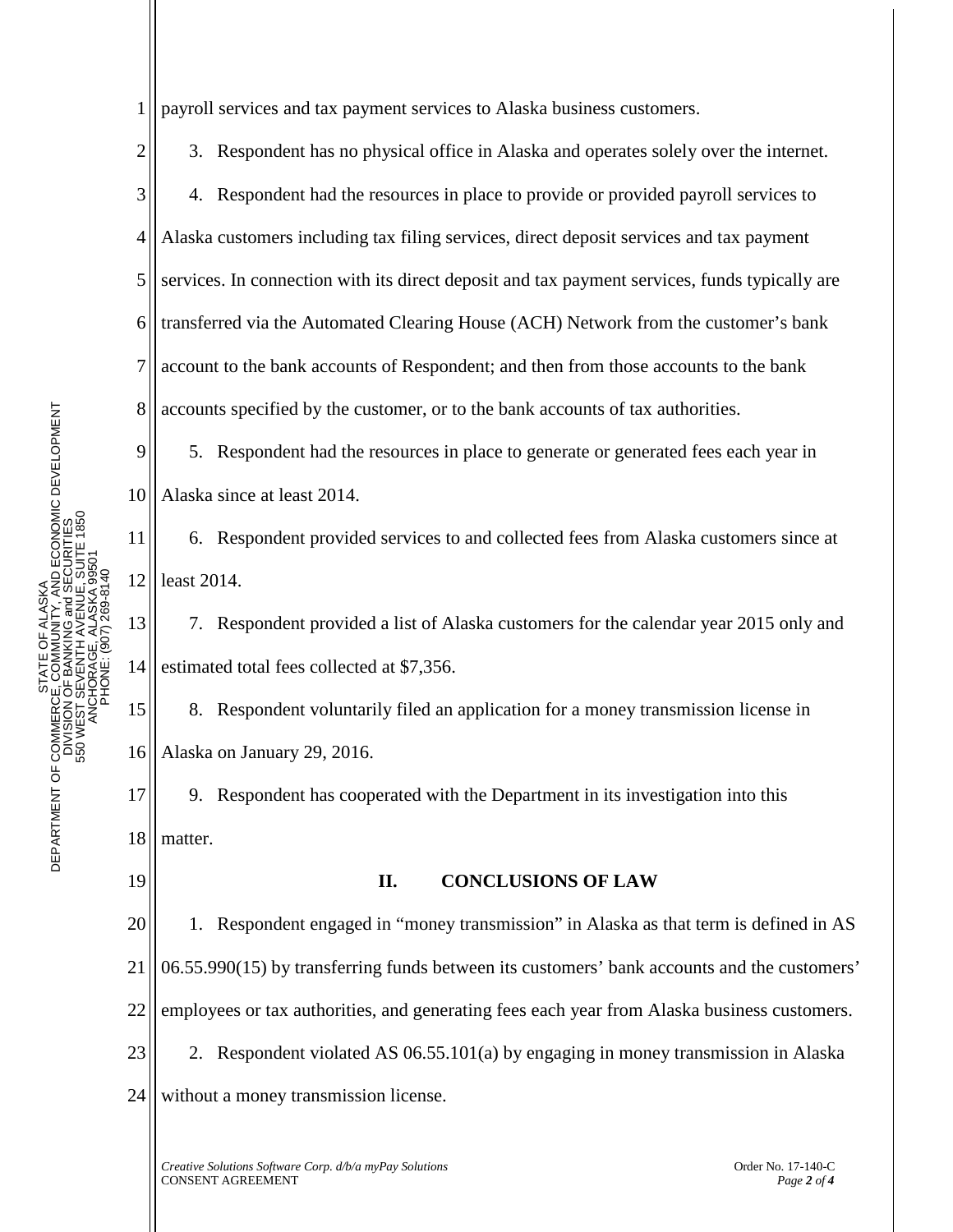

STATE OF ALASKA DEPARTMENT OF COMMERCE, COMMUNITY, AND ECONOMIC DEVELOPMENT DIVISION OF BANKING and SECURITIES 550 WEST SEVENTH AVENUE, SUITE 1850

DEPARTMENT OF COMMERCE<br>DIVISION<br>S50 WEST S

ŏ

ALASKA